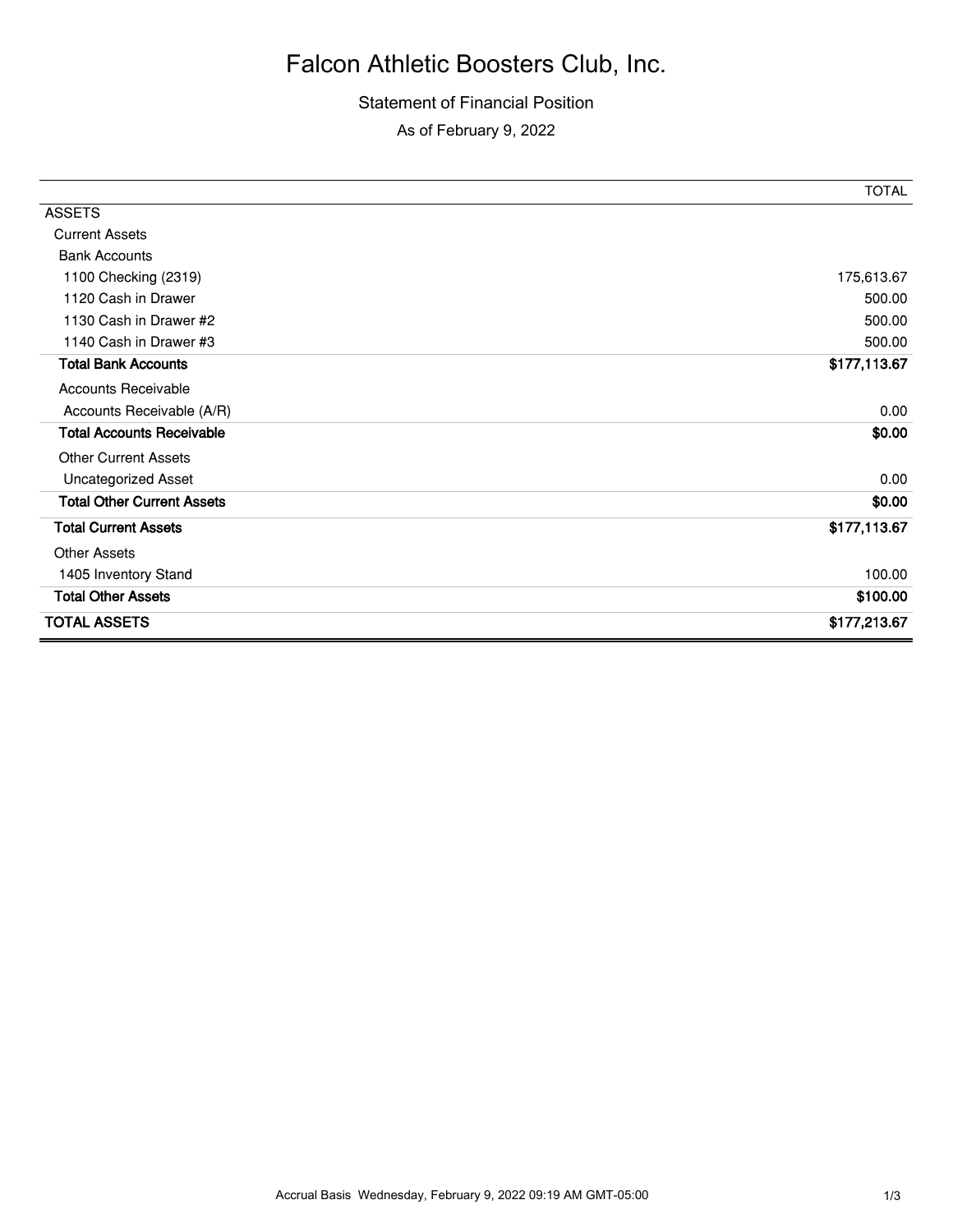## Falcon Athletic Boosters Club, Inc.

Statement of Financial Position As of February 9, 2022

|                                                   | TOTAL       |
|---------------------------------------------------|-------------|
| <b>LIABILITIES AND EQUITY</b>                     |             |
| Liabilities                                       |             |
| <b>Current Liabilities</b>                        |             |
| <b>Credit Cards</b>                               |             |
| <b>BB&amp;T Boosters Card K FOX</b>               | 0.00        |
| Concessions Credit Card - J ROBERTS               | $-87.57$    |
| <b>Total Credit Cards</b>                         | $$ -87.57$  |
| <b>Other Current Liabilities</b>                  |             |
| 2100 Funds Held for Programs                      |             |
| 2101 Baseball Team Account                        | 3,128.82    |
| 2102 Boys Basketball Team Account                 | 1,662.97    |
| 2103 Boys Lax Team Account                        | 1,238.17    |
| 2104 Boys Soccer Team Account                     | 3,087.90    |
| 2105 Cheer Team Account                           | 6,175.69    |
| 2106 Cross Country Team Account                   | 785.29      |
| 2107 Field Hockey Team Account                    | 5,465.76    |
| 2108 Football Team Account                        | 4,743.12    |
| 2109 Girls Basketball Team Account                | 1,109.44    |
| 2110 Girls Lacrosse Team                          | 2,022.35    |
| 2111 Girls Soccer Team Account                    | 3,129.29    |
| 2112 Golf Team Account                            | 204.90      |
| 2113 Softball Team Account                        | 1,712.11    |
| 2114 Swimming Team Account                        | 3,569.41    |
| 2115 Tennis Team Account                          | 1,991.08    |
| 2116 Track Team Account                           | 2,795.21    |
| 2117 Unified Bocce Team Account                   | 1,930.05    |
| 2118 Unified Bowling Team Account                 | 2,349.05    |
| 2119 Unified Tennis Team Account                  | 1,217.55    |
| 2120 Volleyball Team Account                      | 2,195.82    |
| 2121 Wrestling Team Account                       | 855.81      |
| <b>Total 2100 Funds Held for Programs</b>         | 51,369.79   |
| 2200 Special Project Funding Payable              |             |
| 2210 Concession Stand                             | 27,717.33   |
| <b>Total 2200 Special Project Funding Payable</b> | 27,717.33   |
| <b>Total Other Current Liabilities</b>            | \$79,087.12 |
| <b>Total Current Liabilities</b>                  | \$78,999.55 |
| <b>Total Liabilities</b>                          | \$78,999.55 |